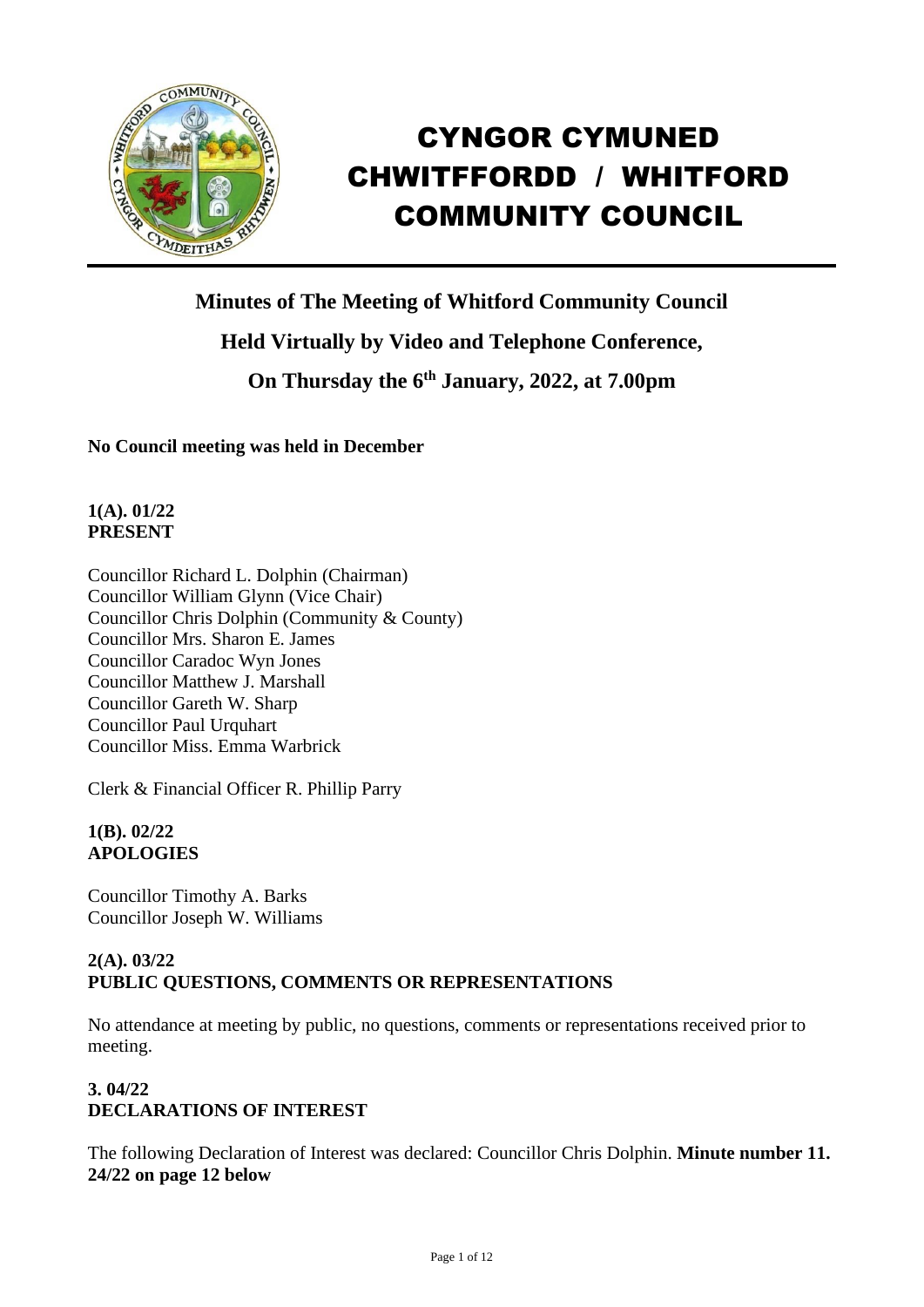#### **4. 05/22 TO APPROVE THE MINUTES OF THE MEETING HELD ON THE 4 TH NOVEMBER, 2021**

The Minutes were proposed as correct by Councillor William Glynn and seconded by Councillor Caradoc Jones and formally agreed by the Members present.

## **5. 06/22 MATTERS ARISING**

The Clerk referred to the following matters from previous Minutes:

- **(1) Minute no: 5. 195/21 (1) (page 2)** in relation to the usage of the lower field adjacent to Ysgol Bro Carmel. The Clerk advised, that there had been no further contact from the Chair of School Governors, however, it was possible that a meeting of the Governors has yet to be held. To be further discussed in the February Council meeting.
- **(2) Minute no: 5. 195/21 (2) (page 2)** in relation to Active Travel. The Clerk advised that Councillor Chris Dolphin had received an e-mail from the Interim Transport Strategy Manager, who advised, that outline designs for the Welsh Government bid were in progress.
- **(3) Minute no: 5. 195/21 (5) (page 3)** in relation to a traffic survey completed in Pantasaph. The Clerk recollected Members to the decision at the November 2021 Council meeting, whereby it was agreed to purchase and install vehicle activated speed signage, whereby the quotation from Flintshire County Council could be considered by the Chair and Vice Chair in-between meetings.

The Clerk advised that a quotation had been received, as follows: Purchase of two units and commissioning fees £7,500.00 / Commuted Sum £2,250.00 (based on five years) / Installation costs  $\text{\pounds}2.550.00 - \text{Total } \text{\pounds}11.780.00$ . The Clerk further advised, that the quotation was agreed by the Chair and Vice Chair of Council, whereafter a Purchase Order was issued to Flintshire County Council.

**Members agreed the following:** Confirmed the above quotation and issue of Purchaser Order.

**(4) Minute no: 5. 195/21 (7) (pages 3 & 4)** – in relation to the adoption of two Red K6 telephone Boxes from BT in Pantasaph and Whitford.

The Clerk recollected Members to the four decisions agreed at the November 2021 Council Meeting and provided the following update:

**(i)** Adoption process. Public Notices provided by BT have been displayed in each phone box. Flintshire County Council have not objected to the adoption by the Community Council. The Clerk has received the adoption contract to sign. Following observations from Councillor Chris Dolphin in relation to the Whitford phone box, the signing of the document had been suspended.

Councillor Chris Dolphin advised the following: The phone box whilst sited adjacent to the main village road, it is below road level and entry reached by steps. The internal floor of the box is continually wet, according to a nearby resident. (photographs of the phone box were shown virtually). The door does not close properly.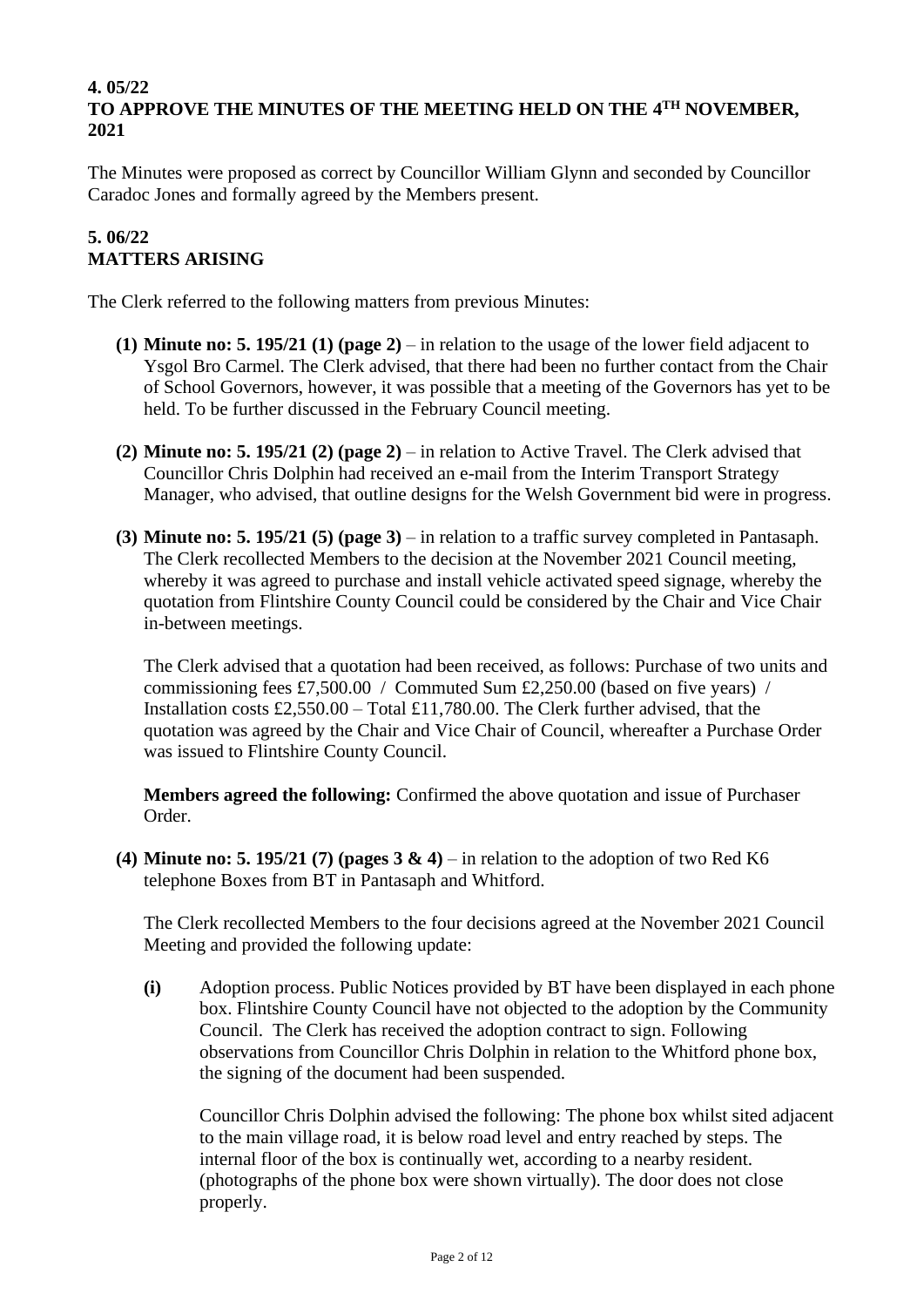**(ii)** Following an inspection of the Pantasaph phone box by Councillor William Glynn, a quotation for the sum of  $£75.00$  to clear the surrounding and internal growth from the box. The Chair and Vice Chair of Council had agreed the quotation.

To-date, no quotation has been received for the painting of the phone box.

- **(iii)** The offer by Councillor Joe Williams to cut the grass and a general tidy up around the box in Whitford, has not been completed.
- **(iv)** Seeking residents views on the future use of the two red phone boxes. Councillor Richard Dolphin provided the following report: The adoptions of the two phone boxes had been placed on local Facebook pages, whereafter a number of replies had been posted, suggesting a defibrillator, book swap, including to keep the boxes with the telephones connected.
- **(v)** The Clerk advised, that an application for a defibrillator in the Pantasaph phone box had been completed and acknowledged by the NHS, who had stated, that a decision will be made before the end of January, 2022. The note also indicated that the number of applications exceeded the number of available defibrillators.

**Members agreed the following: (1)** Not to proceed with the adoption of the Whitford phone box, at this time **(2)** To formally agree to adopt the Pantasaph phone box. The Clerk to seek a new agreement from BT and to sign on behalf of the Council **(3)** Confirmed the quotation for £75.00 – as above **(4)** To enter the phone box on the Council Asset Register for £1.00

- **(5) Minute no: 6(B). 197/21 (d) (page 5)** in relation to complaints received to the November bonfire held at the Carmel Cricket Club. The Clerk advised and read out further correspondence which had been received from both the Cricket Club Committee, together with a resident of Lloc.
- **(6) Minute no: 6(B). 197/21 (e) (page 5)** in relation to the replacement wooden posts surrounding the perimeter of an area of land known locally as The Bryn, Carmel. The Clerk showed virtually photographs of the new posts that has kindly been purchased and installed at no cost to the Community Council by Councillor Matthew Marshall.

The Chair of Council and Councillors thanked Councillor Marshall for this kind gesture.

#### **6(A). 07/22 CORRESPONDENCE**

#### **The following correspondence had been received, that was required to be either advised to, or dealt with by the Members:**

**(1)** The Clerk advised, that the following criminal offences had been reported to the North Wales Police, that had occurred within the Whitford Community Council area:

**Carmel -** 2 x Violence / 1 x Theft / 1 x Burglary / 1 x Other crime

**Gorsedd -** No crimes reported

**Lloc -** 2 x Violence

**Pantasaph –** 1 x Criminal damage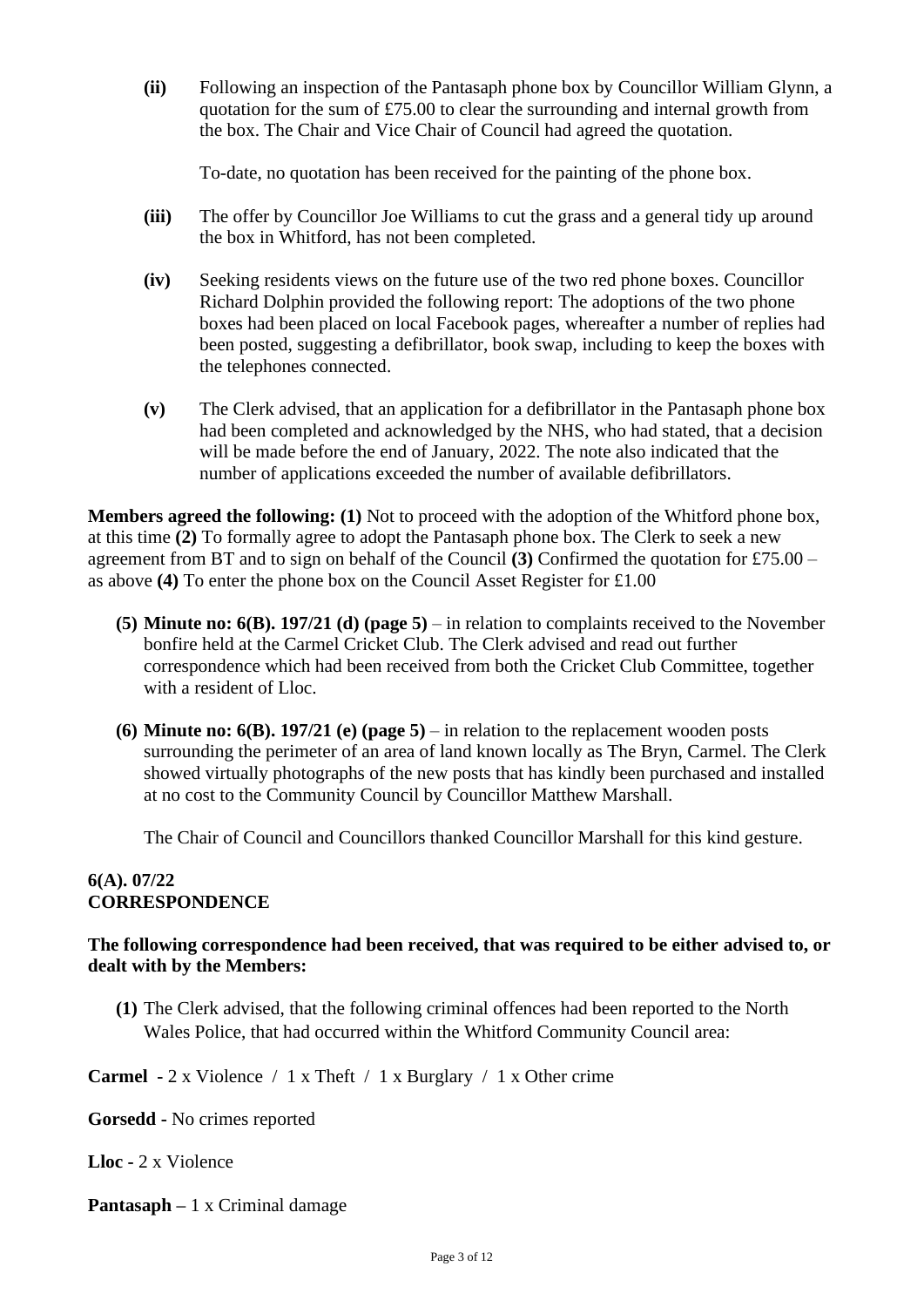- **(2)** North Wales Police: Community Alert information
- **(3)** Cymdeithas Thomas Pennant Society: Update Newsletter
- **(4)** Welsh government: Appropriate sum under Section 137 (4)(a) of the Local Government Act 1972 Section 137 Expenditure Limit for 2022 / 2023. Increase from £8.41 to £8.82 per elector

## **The following correspondence was forwarded by e-mail to Members:**

- ❖ Welsh Government: Draft Statutory Guidance for Community and Town Council Consultation link – under the Local Government and Elections (Wales) Act 2021
- ❖ Flintshire County Council: Chief Executive Re Coronavirus Variant of Concern
- ❖ Welsh Government: Draft budget for 2022 / 2023
- ❖ Welsh Government: Electoral Arrangements for the County of Flintshire
- ❖ Flintshire County Council: Consultation in relation to Council Tax on long term properties and second homes
- ❖ Welsh Government: The Local Elections (Principal Areas) (Wales) Rules 2021 and The Local Elections Rules 2021 (Effective for the May 2022 elections in Wales
- ❖ Flintshire County Council: Senior Minerals and Waste Planning Officer in relation to a proposed HyNet North Wales Carbon Dioxide Pipeline
- ❖ Welsh Government: Welsh Tax Acts (Power to Modify) Bill

## **6(B). 08/22 CLERK'S REPORT**

- **(a)** The Clerk advised Members in relation to the following deposit to the Council's bank account:
- £15,500.00 Flintshire County Council: Third precept payment for financial year 2021 / 2022.
- **(b)** Dates of Council Meetings for 2022. The Clerk advised, that the May 6<sup>th</sup> Community Council meeting was the same day as the Town & Community Council elections in Wales. The May meeting has to held within 14 days following the elections. The  $2<sup>nd</sup>$  June Council meeting was a Bank Holiday.

Members agreed the following: To change the May meeting date to Thursday 19<sup>th</sup> and the June date to Thursday 9<sup>th</sup>.

**(c)** The Clerk advised, that Councillor Richard Davies has resigned his position as a Council Member and stated, as the vacancy is within the six month period to the May 2022 Town  $\&$ Community Council elections in Wales, the Council has the option to advertise the vacancy, or to leave it vacant until the May elections.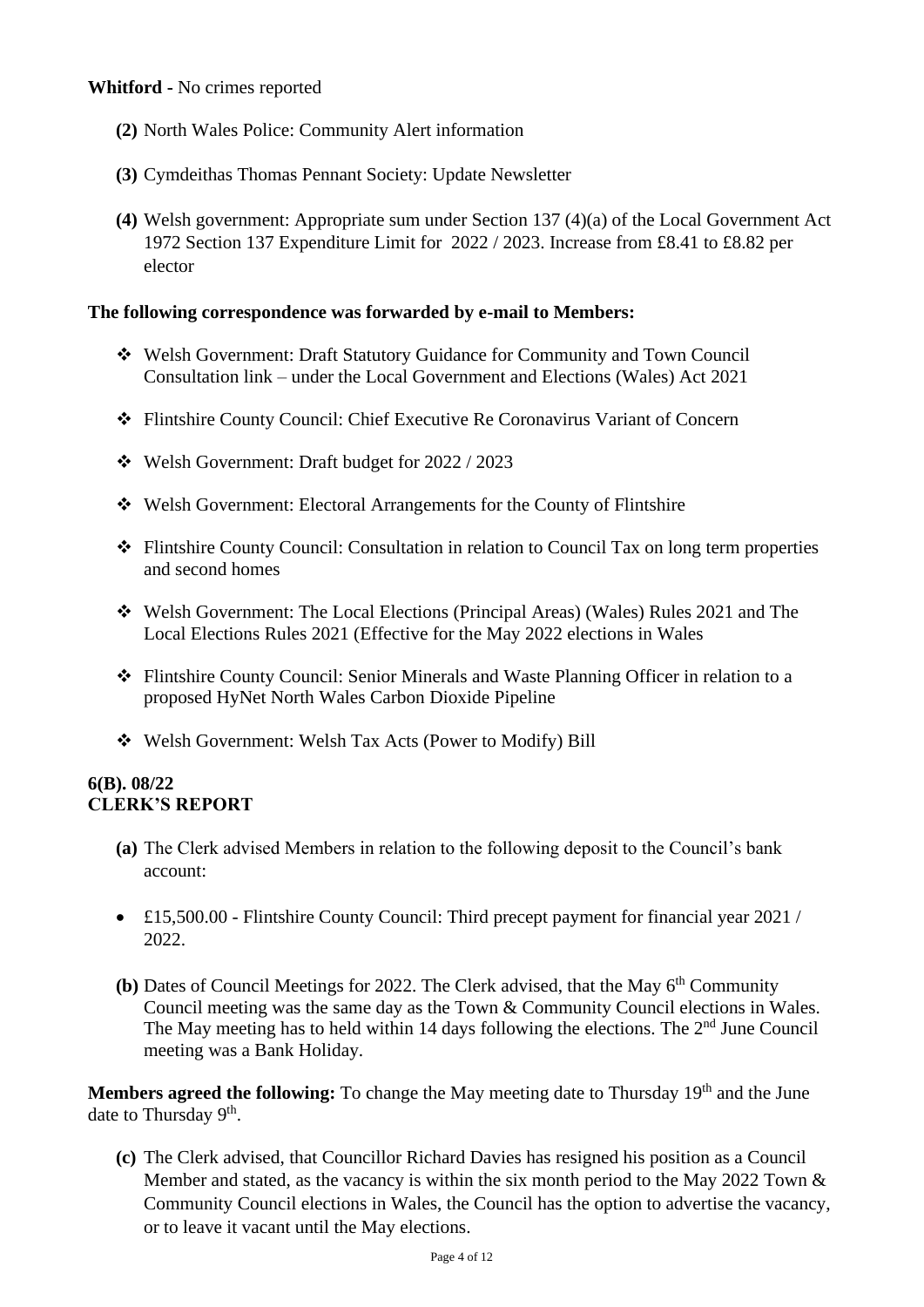**Members agreed the following:** Not to advertise the vacancy. Reason: Following the publication of Public Notices, the earliest estimated date a new Councillor could be either elected or co-opted, would be between two to three months (March to April), whereby the Wales elections for Town & Community Councils will be held in May.

**(d)** Request to attend the February Community Council meeting from Marianne Lewis (Flintshire County Council) to provide an update in relation to Micro-care in the County.

**Members agreed the following:** The Clerk to contact Marianne Lewis, to seek that an update report is sent electronically for distribution to Members, rather than attend a virtual meeting.

**(e)** The Clerk advised Members, of correspondence received from a resident in the area of Top Y Lloc Lane, Lloc. The resident recollected in 1986 / 1987 the then County Council and possibly Whitford Community Council renovated a pond in the area of Top Y Lloc. The pond now requires work to address the flooding of the roadway following heavy rain. The resident states, that the area of land is not registered and could possibly be registered as Common Land.

The Clerk further advised, that he had forwarded the correspondence to Councillors' Chris Dolphin and William Glynn seeking their recollections.

**Members agreed the following:** Thanked the resident for bringing the matter to the attention of the Council. Councillor Chris Dolphin was tasked to contact the County Council Biodiversity Officer, seeking that the area is inspected, with a view to being placed on the County Biodiversity Plan.

# **6(C). 09/22 County Councillor Chris Dolphin**

The Clerk brought to the attention of Members the following from County & Community Councillor Chris Dolphin:

- **(i)** Request to Street Scene for the Heritage Highway Pillar at the junction of Upper Downing Road and main road in Whitford (near the former Huntsman Inn) be refurbished.
- **(ii)** Fallen tree at the top of Carmel Hill blocking the road following storm (photographs attached).
- **(iii)** Councillor Dolphin reported to the Clerk together with photographs, damaged caused to the glass on the Lloc notice board which had been caused by a storm. The Clerk received a quotation from a local joiner to repair for the sum of £55.00. The Chair and Vice Chair of Council had agreed the cost, whereafter the repair was completed.

**Members agreed the following:** Confirmed the repair cost.

## **6(D). 10/22 STREET LIGHTING**

- ❖ Faulty street light near property named Kilfinan, Llwyn Ifor Lane; the underground fault has been completed by Scottish Power.
- ❖ The Clerk advised, that the following street light had been reported as faulty: Opposite the Carmel Village Hall.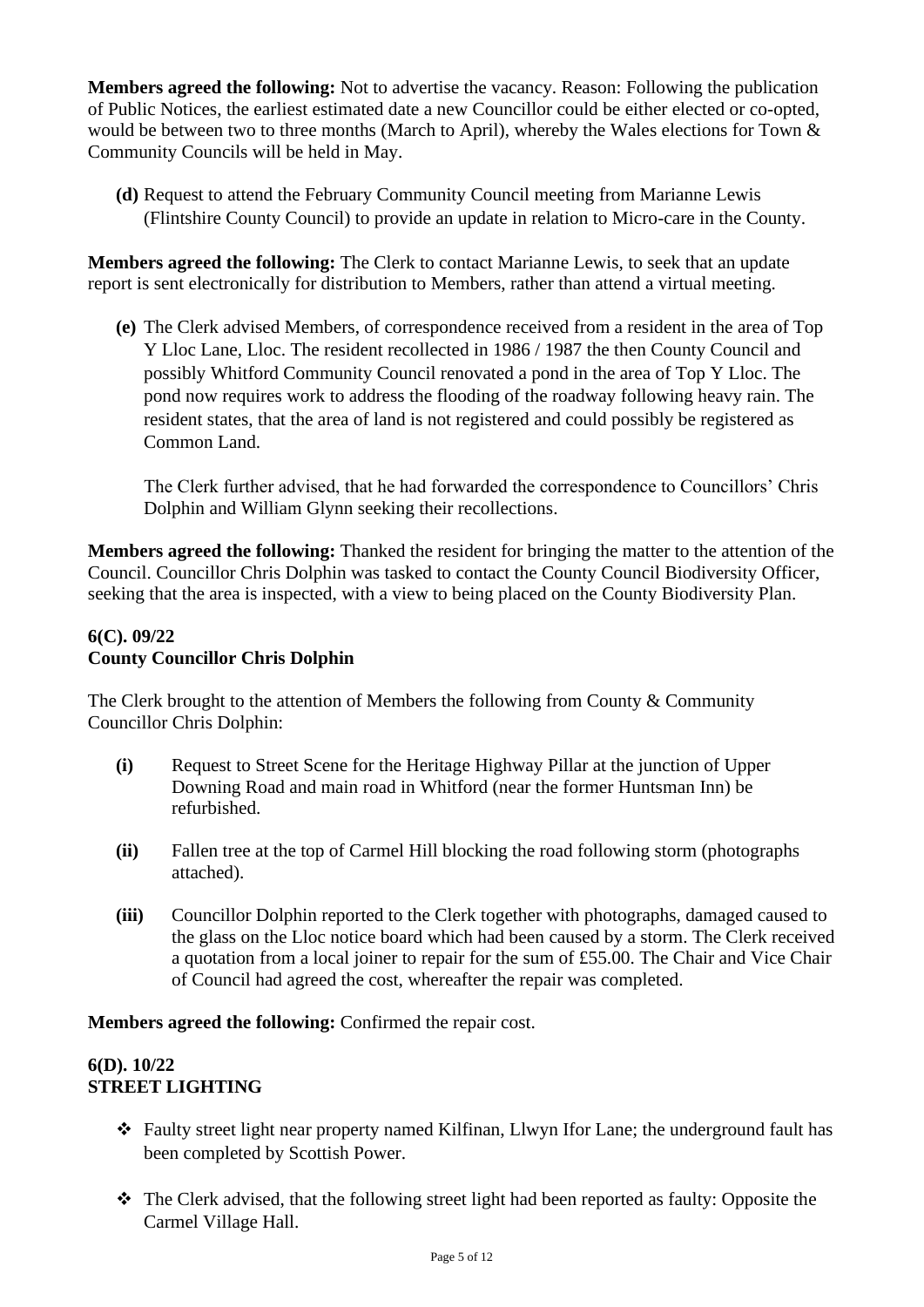#### **6(E). 11/22 TO RECEIVE AND APPROVE THE QUARTERLY STATEMENT OF ACCOUNTS TO THE 31ST DECEMBER, 2021**

The Clerk, as Financial Officer, provided Members with a copy of the Quarterly Statement of Accounts, as at the end of December 2021, together with copies of the two Council Bank account statements. The Clerk further provided Members, with a breakdown in relation to the budget headings, which included income and expenditure to-date.

**Members agreed the following:** Approved the Statement of Accounts, whereby the document was agreed to be signed by the Chair of Council – Councillor Richard Dolphin.

## **6(F). 12/22 TO RECEIVE, CONSIDER AND APPROVE THE BUDGET FOR THE FINANCIAL YEAR 2022 / 2023**

- **(1)** To increase the precept for the forthcoming financial year to £55,000.00 an increase of £2,500.00. The Clerk advised, that the Band D property charge would be £47.85, an increase to the current charge of £2.91p a year  $(6.48\% = 24/25p$  a month increase) – per Band D household.
- **(2)** Earmarked Reserves £32,500.00 / General Reserves £7,870.00 / To transfer £25,417.00 from the 2022 / 2023 budget to General Reserves. This transfer of funds is also towards a project to continue a public footpath in the Gorsedd area – at an approximate cost of £30,000.00 to £35,000.00
- **(3)** The Chair of Council Richard Dolphin, to sign the estimates for the end of the financial year 2020 / 2021, including the precept requirement for 2022 / 2023.
- **(4)** The Clerk to advise Flintshire County Council, in respect of the Community Council's financial requirements (precept) for 2022 / 2023.
- **(5)** The Clerk to place on the February Agenda, the following: To Discuss Financial Assistance Applications.

## **6(G). 13/22**

## **TO FURTHER DISCUSS & UPDATE: (I) (LOCAL GOVERNMENT AND ELECTIONS (WALES) ACT 2021 SECTION 47 (B) - MULTI-LOCATION MEETINGS / MEETING DATES / VENUE / COMMENCEMENT TIMES (II) NATIONAL & LOCAL STANDING ORDERS**

The Clerk recollected to Members, that under the above Act the Local and National Standing Orders should be updated to reflect the Council meeting preferences. Whilst the Orders presently state meetings are held virtually and is also contained within the Public Agenda and Councils web site, it had been thought that face to face meetings, with audio facilities, may have commenced during the early part of the new year.

**Members agreed the following:** Due to the current pandemic restrictions, this agenda item will be adjourned to a date to be affixed.

## **6(H). 14/22 TO CONSIDER: APPOINTMENT OF INTERNAL AUDITOR – END OF YEAR AUDIT 2021 / 2022**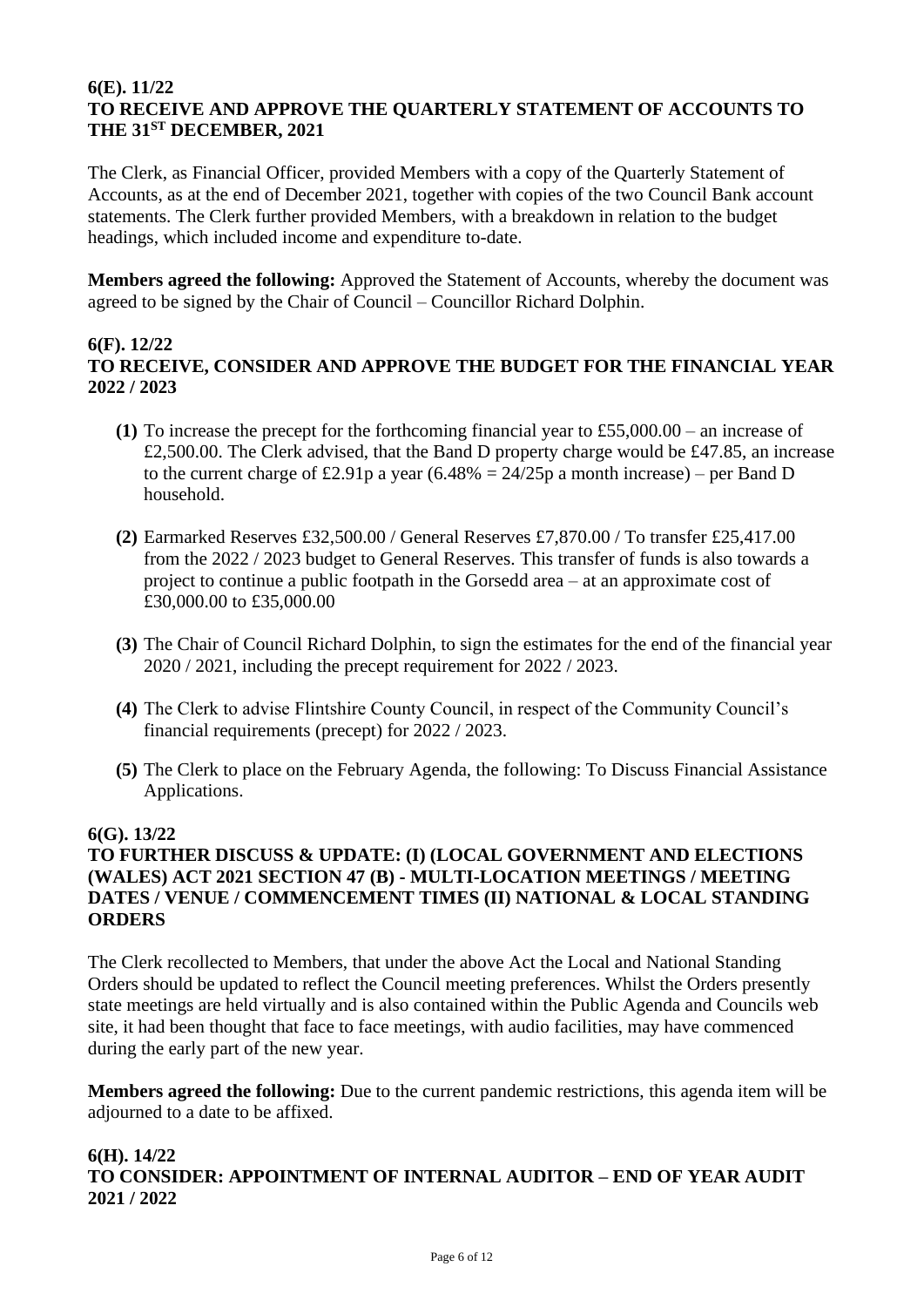The Clerk advised that this matter is an annual agenda item in January of each year. The Clerk further advised, in relation to the appointment process for the Council's Internal Auditor.

**Members agreed the following:** To re-appoint JDH Business Services Ltd., as the Council's Internal Auditor for the end of year 2021 / 2022 accounts.

# **6(I). 15/22 CLERK'S ANNUAL APPRAISAL – 2021**

The Clerk advised, and the Chair of Council - Councillor Richard Dolphin confirmed, that the Clerk's annual appraisal had been completed for year 2021. The Clerk thanked Councillor Richard Dolphin for his comments contained in the appraisal – which were appreciated.

#### **6(J). 16/22 STREETSCENE SCHEDULE (FLINTSHIRE COUNTY COUNCIL)**

#### **The Clerk advised in relation to the following matters that had been reported to StreetScene, since the last Council meeting:**

- **(1)** Request for road sweeping in area between Mwdwl-eithin Farm heading up hill towards Pantasaph.
- **(2)** Request for road sweeping from the children's play area to Ffordd Neuadd Road, Carmel. Pavement is slippery due to fallen leaves.
- **(3)** Damaged road sign at junction of Monastery Road, Pantasaph with Gorsedd and Babell Roads (Photograph provided).

## **The following concern was brought to the attention of the meeting:**

**(i)** A5026 Road – Lloc area travelling through Celyn bends towards Holway. The branches from the last hedge cutting have blown and gathered in the area where the pavement was cleared of undergrowth, which has resulted in a reduced width.

#### **The Clerk advised, that the above concern would be brought to the attention of StreetScene.**

## **7. 17/22 REPRESENTATIVES REPORTS (COMMITTEES, LIAISON & MEETINGS ATTENDED)**

There were no reports specific to the Local Committees and Outside Bodies schedule, or Council Members who had attended meetings on behalf of the Council.

## **8(A). 18/22 PLANNING APPLICATIONS**

#### **The following planning applications had been received:**

**(1)** Application number: 063761 - for Listed Building Application - Replacement of modern bathroom window with traditional side hung casement and replacement of broken roof light with similar, at 2 Gelli Fawr, Gelli Road, Pen Yr Allt, Trelogan.

**Comment by Council:** Subject to compliance with relevant policies and planning guidance notes, including the Listed building policy, then no objections raised.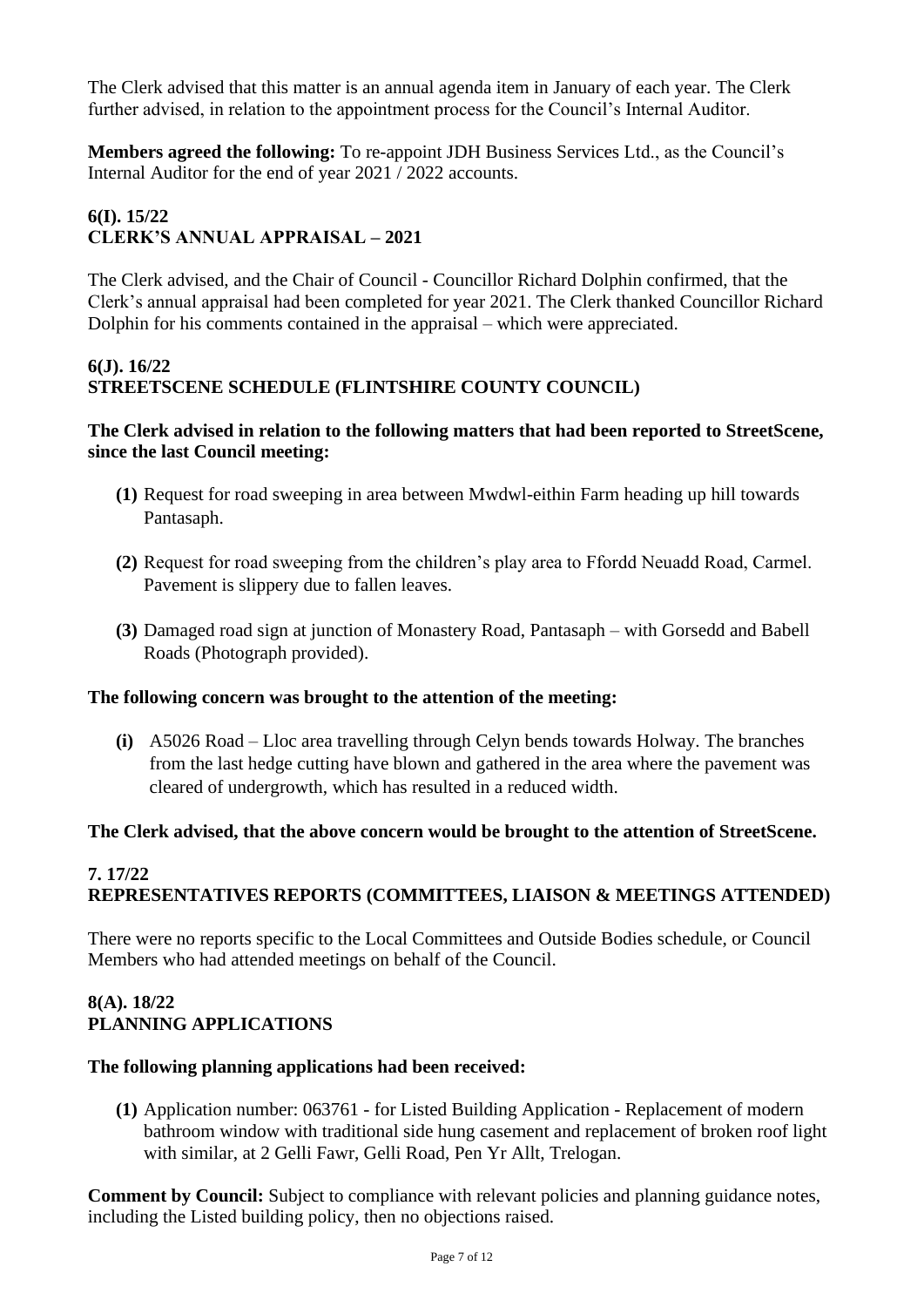**(2)** Application number: 063720, for the conversion of field to a glamping site with 7 glamping pods, 4 log cabins, plus a log cabin for the site Manager, at land adjoining The Coach House, Monastery Road, Pantasaph.

**Comment by Council:** Objects to the application, as follows: The application appears to be in contravention of the current Flintshire Unitary Development Plan, as follows:

#### **Chapter 16 Tourism:**

#### **T1 Tourist Attractions:**

**a.** the construction of new buildings where the proposal is dependent upon a geographically restricted natural or historic resource or activity and no suitable existing buildings are available; provided that in all cases the development:

#### **The application is not keeping within the below sub-sections at i. to vi.**

- **i.** would be appropriate in terms of scale, type and character to its location and setting;
- **ii.** would not unacceptably harm the natural or historic built resources of the area;
- **iii.** would improve awareness and understanding of Welsh Language and Culture where possible;
- **iv.** would cater for the needs of local visitors in addition to tourists;
- **v.** where appropriate is accessible by a choice of modes of travel, particularly by foot, cycle or public transport ; and
- **vi.** would not have a significant adverse impact on features or areas of landscape, nature conservation or historic value.

#### **T3 Self-Catering Tourist Accommodation:**

New self-catering tourist accommodation will be permitted within defined settlements. Outside defined settlement boundaries development will be permitted in the form of:

- **a.** extension to existing tourist accommodation facilities; or
- **b.** the conversion of existing buildings whereby:

The area of the planning application lies outside the Pantasaph settlement boundary, therefore, it does not comply with the above sub-sections; a and b.

#### **T4 New static caravans and chalet holiday sites:** in particular, the following:

- **(a)** The scale of the proposal is not appropriate to the characteristics of the site and locality.
- **(b)** The proposed scheme is not appropriate to both the internal and structural landscaping of the area. The loss of a 'green belt open area of land' - would ultimately change the characteristic appearance of the local landscape.
- **(c)** The scheme would have significant adverse impact on features and the landscape, in particular, as it is adjacent to a conservation area whereby, it is stated in the planning statement that the Monastery and Shrine would be a place of interest for visitors; this facility is now closed and the occupant Friars have relocated.
- **(d)** Not applicable
- **(e)** The proposal would have significant adverse impact on the amenity of nearby residents, and other users of land and property.

#### **Other Comments:**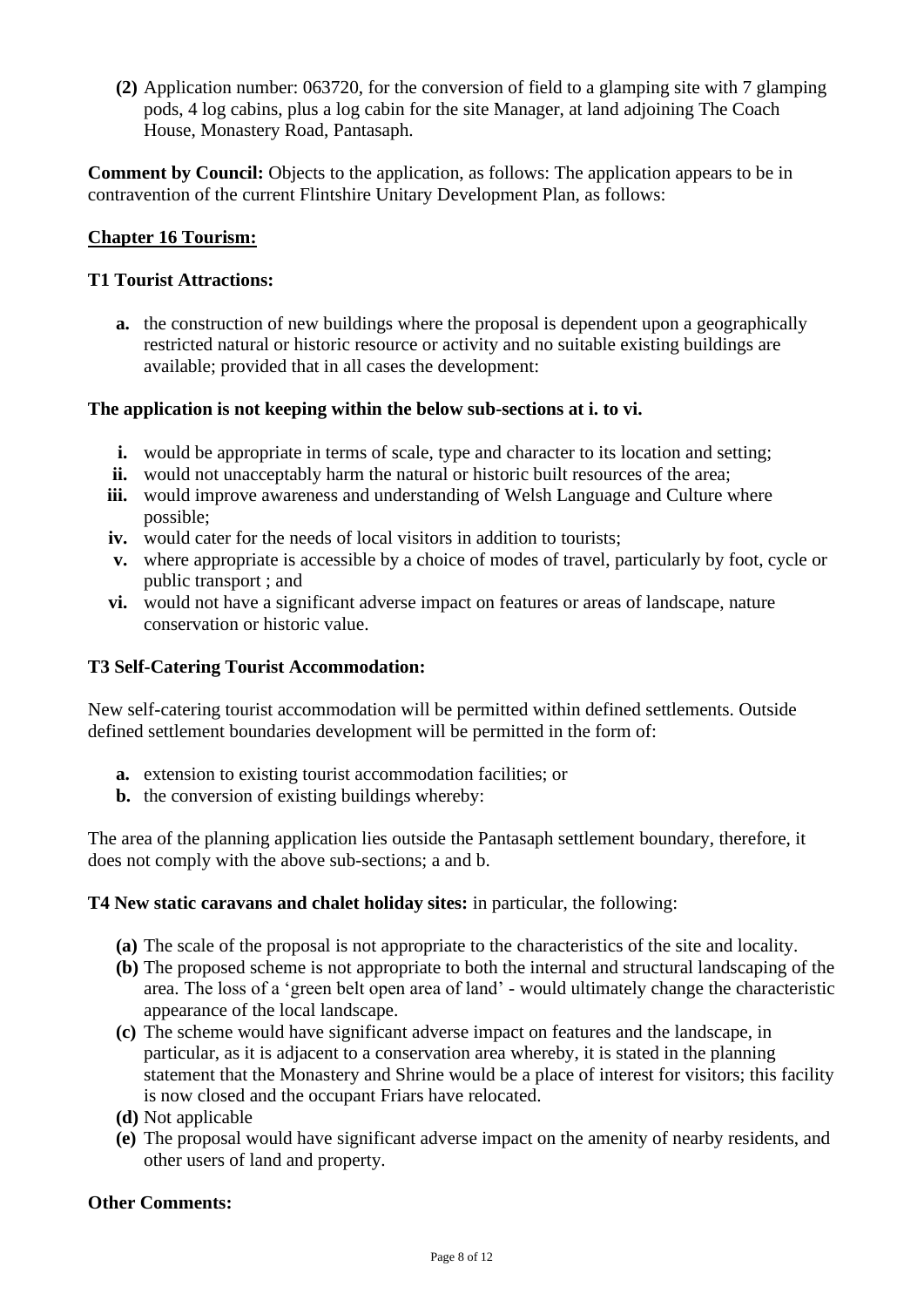- The area of land is also known locally to flood during adverse weather conditions, as the area is below road level.
- The increase in highway traffic along the country lanes leading to the facility is a concern.
- **(3)** Application number: 063750 Change of use from agricultural land to tourism facility to provide six lodges, together with access and associated landscaping and planting, at Waen Y Lloc, Pen Ffordd Llan, Lloc.

**Comment by Council:** Objects to the application, as follows:

**Chapter 16 Tourism T4 at (c)** the proposal would have a significant adverse impact on features or areas of landscape, nature conservation and historic value.

#### **General Concerns:**

- The land development site has two open access man-made ponds. This would be a serious risk to children.
- The site is low-lying and therefore poses a risk of flooding.
- **(4)** Application number: 063816 Demolition of garage and conservatory Proposed front porch/canopy, single storey side and rear extensions, new replacement roof with loft conversion & side bathroom dormer - Ridge height to match the existing ridge height, at Arnside, Gorsedd.

**Comment by Council:** Subject to compliance with relevant policies and planning guidance notes, then no objections raised.

**(5)** Application number: 063837 - Demolition of conservatory replaced with two storey extension, at Lloc Mill, Lloc

**Comment by Council:** Subject to compliance with relevant policies and planning guidance notes, then no objections raised. However, the size and scale of the proposed extension may affect neighbouring properties.

#### **(The above five applications were sent to Members for consultation in-between meetings, due to statutory time limits for observations from County Planning).**

#### **8(B). 19/22**

## **Members formally confirmed the above decisions.**

**NOTE:** Planning application number: 063512 – at Pennant Park Golf Club. Copy of objections to the application as sent to County Planning from local resident.

#### **8(C). 20/22**

#### **The following planning applications were considered by Members at the meeting:**

**(1)** Application number: 063899 – for a 2 storey side extension and first floor extension to existing dwelling house (Revised scheme following approval of application number: 062879 on the 29<sup>th</sup> April 2021), at Pen Y Gelli Fawr, Lloc.

**Comment by Council:** Subject to compliance with relevant policies and planning guidance notes, then no objections raised.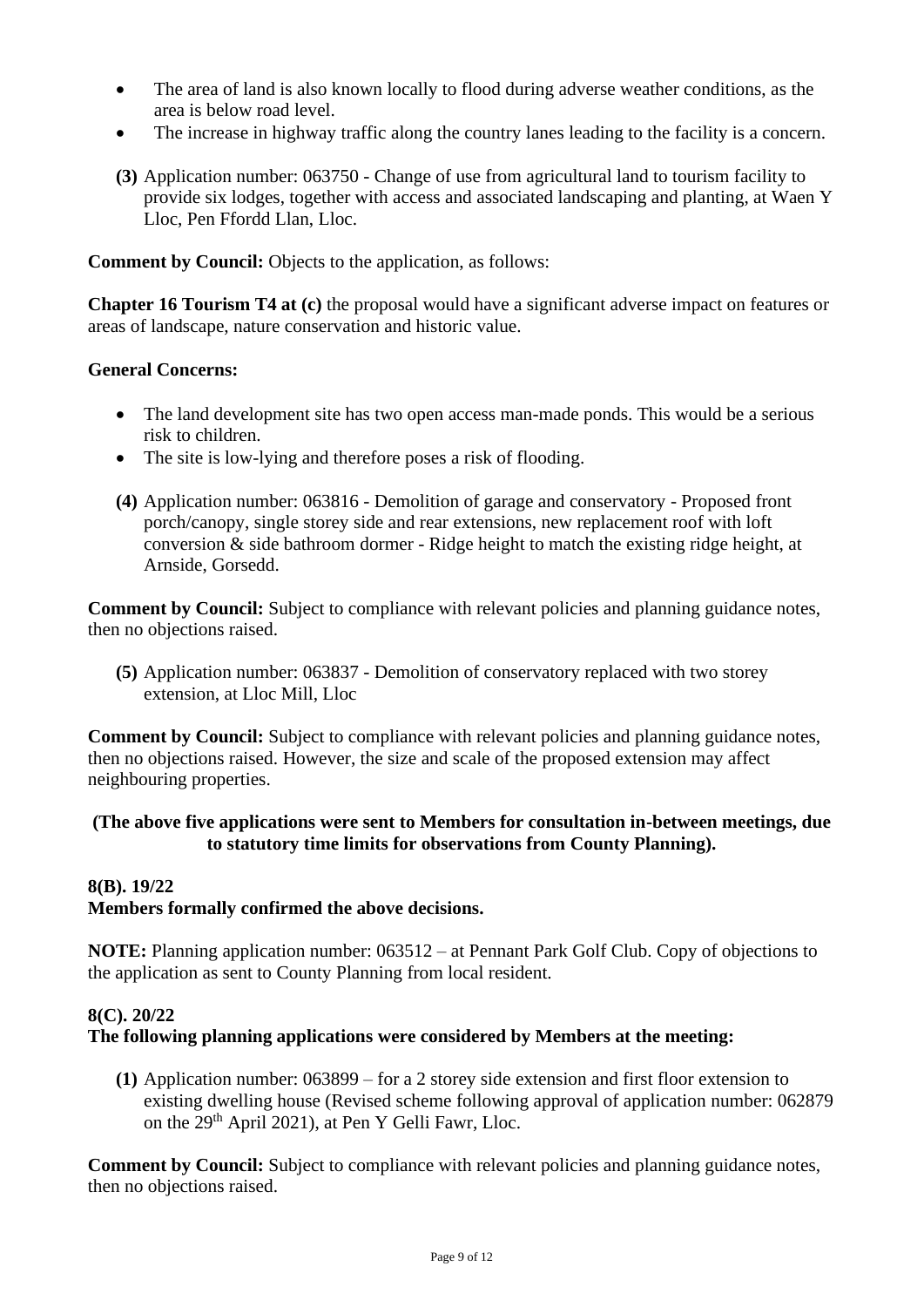**(2)** Application number: 063879 – for erection of a front entrance porch, extension at rear & associated internal alterations, at Summer Breeze, Gorsedd.

**Comment by Council:** Subject to compliance with relevant policies and planning guidance notes, then no objections raised.

**(3)** Application number: 063905 – for formation of new access and alterations to existing agricultural building (renewal of 052688), at Gelli Farm, Gelli Road, Trelogan.

**Comment by Council:** Subject to compliance with relevant policies and planning guidance notes, then no objections raised, unless County Highways identify any concerns with the amended location of the new proposed road access.

## **8(D). 21/22 PLANNING DECISIONS**

#### **The following planning decisions have been received from Flintshire County Council:**

- **(i)** Application number: 063437 for construction of a Menage for private use, at Plas Yn Gerddi Farm, Lloc. Approved.
- **(ii)** Application number: 063648 for approval of details reserved by condition 2, at 12 Park Avenue, Carmel. Approved.
- **(iii)** Application number: 063436 for new standalone building at Ysgol Bro Carmel. Approved.
- **(iv)** Application number: 063519 for loft conversion etc., at 23 Mertyn Lane, Carmel. Approved.
- **(v)** Application number: 063485 for approval of details reserved etc., at Waen Y Lloc, Pen Ffordd Llan. Approved.
- **(vi)** Application number: 063790 for demolition of conservatory etc., at 14 Ffordd Pentre, Carmel. Approved

#### **9. 22/22**

## **TO DISCUSS FOLLOWING CONCERN: SUBSIDENCE OF ENTRANCE TO CAR PARK - ADJACENT TO YSGOL Y LLAN, WHITFORD (CLLR JOE WILLIAMS)**

Adjourned to the February Council meeting.

## **10. 23/22 APPROVAL OF ACCOUNTS FOR PAYMENT**

| <b>Cheque</b> | Payee                                                                                                                                                                    | <b>Net</b> | <b>Vat</b> | <b>Total</b> |
|---------------|--------------------------------------------------------------------------------------------------------------------------------------------------------------------------|------------|------------|--------------|
| <b>Number</b> |                                                                                                                                                                          | £          | £          | £            |
|               | December – 2021 Payments<br><b>Standing Order: R. P. Parry - Clerk to Council</b><br>(Monthly salary & home working allowance for<br>November) Payments dated 01/11/2021 |            |            |              |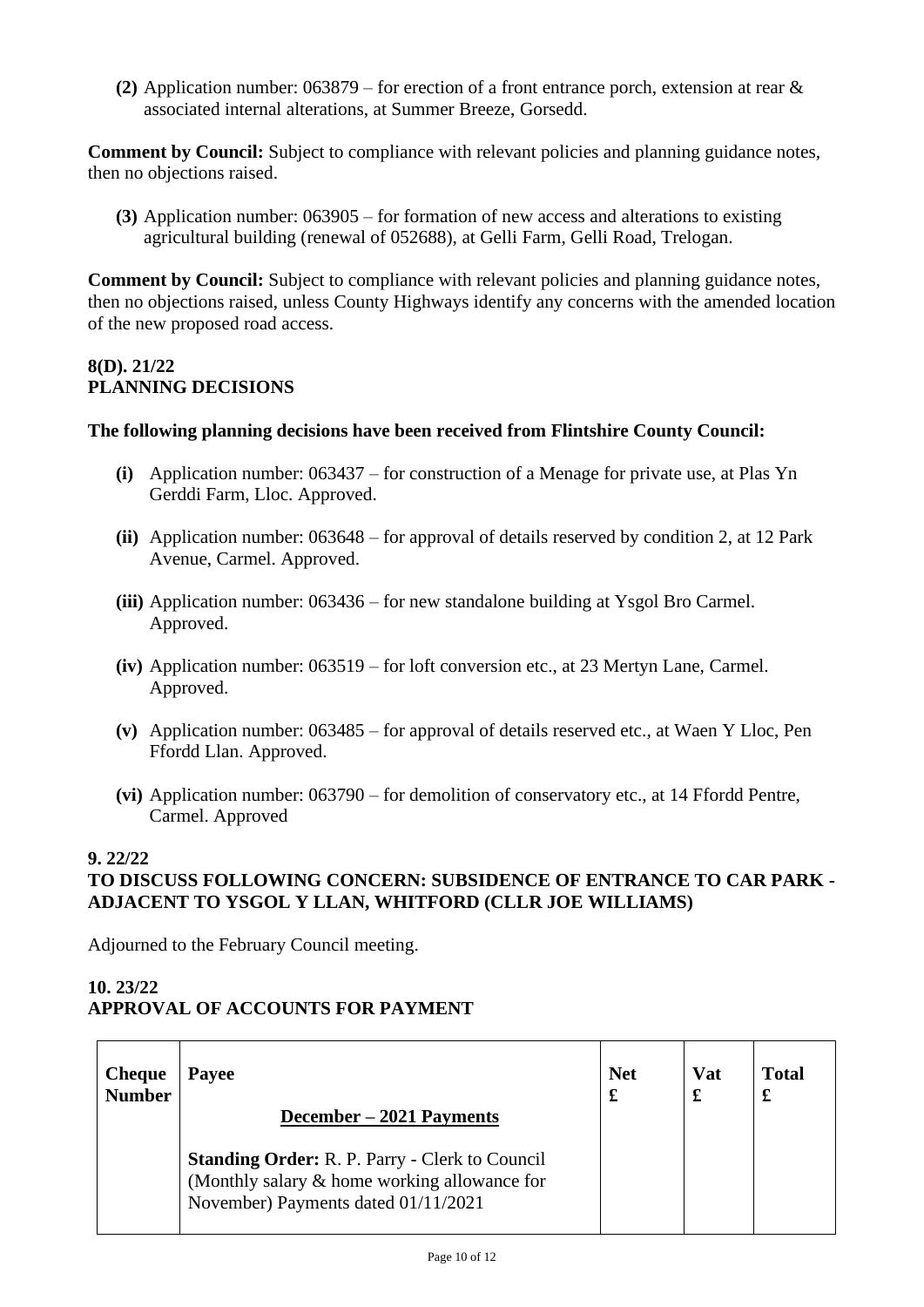| <b>BACS:</b> HMRC PAYE / NI: (Inadvertent payment;<br>awaiting refund) Payment dated 07/11/2021)                                                             | 3,412.00 |       | 3,412.00 |
|--------------------------------------------------------------------------------------------------------------------------------------------------------------|----------|-------|----------|
| K. Fricker (Treetops Ground) – Clearance work at<br>The Bryn, Carmel (Quotation previously agreed)<br>Payment dated 08/11/2021)                              | 475.00   |       | 475.00   |
| Direct Debit: Scottish Power (October - Street<br>Lighting Electricity Account - payment dated<br>18/11/2021)                                                | 150.50   | 30.10 | 180.60   |
| <b>BACS:</b> Deeco Lighting (Call out fee to lantern in<br>Llwyn Ifor Lane - identified as Scottish Power<br>underground fault)                              | 180.00   | 36.00 | 216.00   |
| <b>Direct Debit:</b> Scottish Power (October - Street)<br>Lighting Electricity Account - payment due<br>17/12/2021)                                          | 145.66   | 29.13 | 174.79   |
| <b>BACS:</b> Brian E. Jones (Joiner) Repair of Lloc notice<br>board (damaged during storm) Payment dated<br>20/12/2021                                       | 55.00    |       | 55.00    |
| (Above payments authorised by two Councillor<br><b>Bank signatories</b> )                                                                                    |          |       |          |
| January – 2022 Payments                                                                                                                                      |          |       |          |
| Payments for consideration to be paid by BACS:                                                                                                               |          |       |          |
| <b>Standing Order: R. P. Parry - Clerk to Council</b><br>(Monthly salary & home working allowance for<br>November) Payments dated 04/01/2022                 |          |       |          |
| HSBC - Bank charges                                                                                                                                          | 5.00     |       | 5.00     |
| Society of Local Council Clerk's (Membership<br>renewal: £294.00 – quarter share with other Councils)                                                        | 73.50    |       | 73.50    |
| <b>Standing Order BACS: H. M. Revenue &amp; Customs.</b><br>Clerk's PAYE & Clerk & Council NI - October,<br>November & December                              | 604.56   |       | 604.56   |
| R. P. Parry – Clerk (Reimbursement of Stationery $\&$<br>printer ink from Viking Stationery Supplies – quarter<br>share with other Councils (as per receipt) | 54.40    | 10.88 | 65.28    |

## **11. 24/22 APPLICATIONS FOR FINANCIAL SUPPORT**

| Name of organisation | <b>Amount granted</b> |
|----------------------|-----------------------|